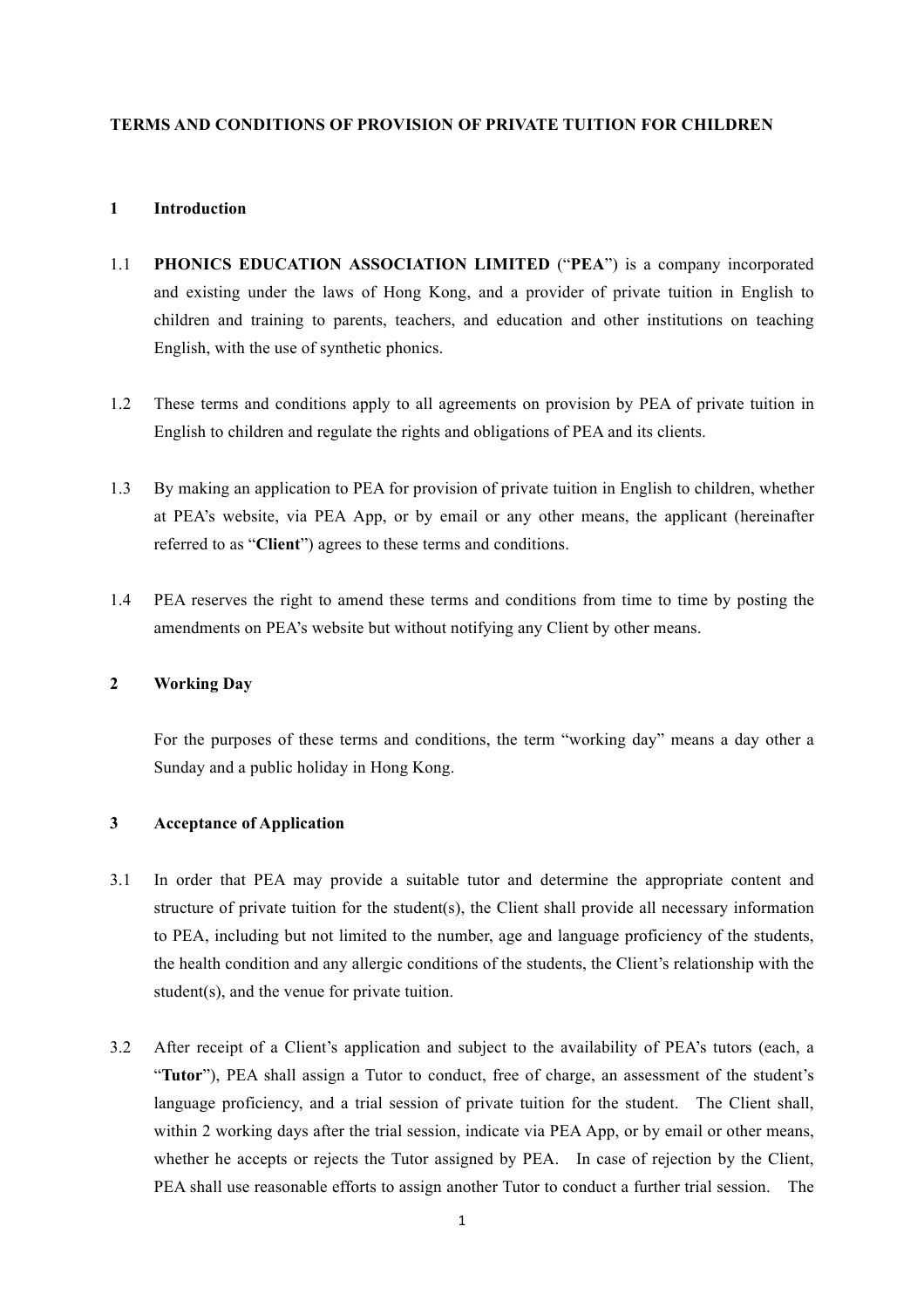Client shall indicate his acceptance or rejection of this other Tutor in the same manner and within the same time limit as aforesaid.

- 3.3 If the Client does not indicate to PEA his acceptance of an assigned Tutor in the manner and within the time limit as mentioned in **Clause 3.2**, or if the Client rejects 2 or more Tutors assigned by PEA for conducting a trial session for the Client, it is deemed that the Client has withdrawn his application for private tuition, and there is no further obligation between PEA and the Client under these terms and conditions.
- 3.4 Upon the Client's acceptance of an assigned Tutor under **Clause 3.2**, a legally binding agreement ("**this Agreement**") is made between PEA and the Client in respect of provision of private tuition in English to children.

# **4 Private Tuition in English**

- 4.1 The private tuition in English to be provided under this Agreement will be for the student(s) named in the Client's application only.
- 4.2 The private tuition will be structured and tailored to suit the individual student's needs, stage of development and language proficiency. The method of teaching children to read and write English using synthetic phonics will be deployed.

# **5 Tuition Fees, etc.**

- 5.1 The tuition fees are at such rates as agreed between PEA and the Client.
- 5.2 If the venue of private tuition is not accessible by public transport (except taxi), the Client shall pay the traveling expenses of the Tutor at such rates or in such amounts that PEA in its reasonable discretion determinates.
- 5.3 The Client shall pay to PEA tuition fees and traveling expenses (if applicable) on a monthly basis in advance. Neither the assigned Tutor nor any other Tutor is an agent of PEA to receive any payment from the Client. Payment to any Tutor does not discharge the Client' payment obligations due to PEA.
- 5.4 PEA shall present an invoice to the Client:
	- (a) as soon as after the Client's acceptance of an assigned Tutor under **Clause 3.2**, in respect of the sessions of private tuition to be delivered in the first calendar month; and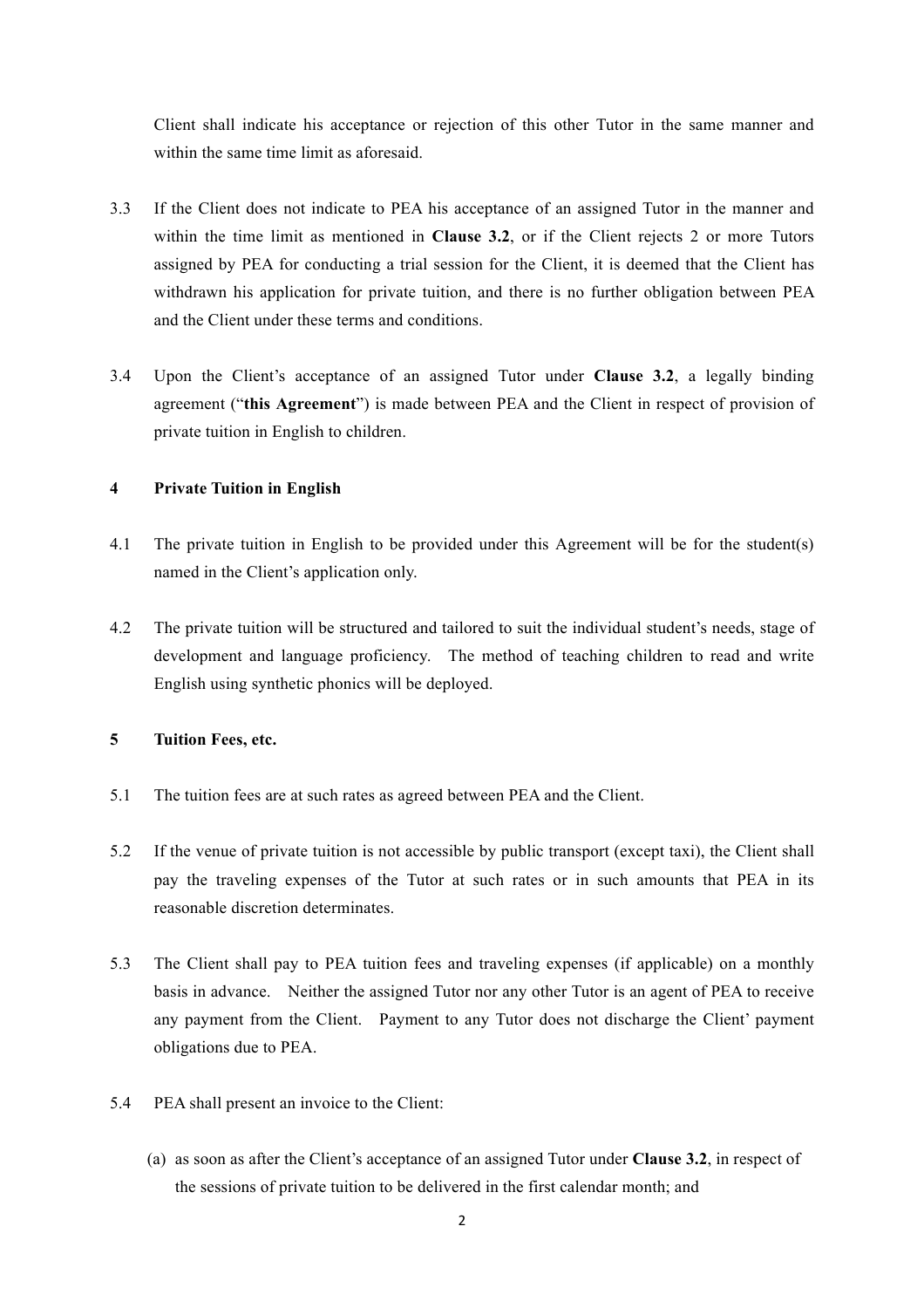- (b) thereafter, in the last week of each calendar month, in respect of the sessions of private tuition to be delivered in the following calendar month.
- 5.5 Payment is due on the  $5<sup>th</sup>$  working day after PEA's presentation of an invoice to the Client. The Client shall make payment in cash, by cheque or credit card, or by deposit into a bank account designated by PEA. An administrative charge at such rate or in such amount that PEA in its reasonable discretion may determine from time to time shall be paid by the Client if the Client makes any payment to PEA by credit card.
- 5.6 No sessions of private tuition will be delivered by PEA unless the Client has fully paid the tuition fees and the travelling expenses (if applicable) in respect of the period or month that such sessions fall in.
- 5.7 All tuition fees, traveling expenses, and administrative charges paid by the Client under this Agreement are not refundable except in accordance with the express provisions of this Agreement.
- 5.8 Time is of the essence in respect of payment of tuition fees, traveling expenses, and administration charges under this Agreement.

# **6 Cancellation of Tuition Sessions**

- 6.1 The Client acknowledges that delivery of private tuition involves considerable time and efforts in preparation by PEA and the Tutor, including but not limited to the traveling time and expenses of the Tutor.
- 6.2 If the Client cancels a scheduled session of private tuition, he shall inform PEA via PEA App, by email, or by other means, as soon as possible and not later than:
	- (a) 6 hours before the starting time of the scheduled session, if the cancellation is due to the sickness of a student; or
	- (b) 24 hours before the starting time of the scheduled session, in all other cases.
- 6.3 Subject to the availability of the assigned Tutor, PEA may (but is not obliged to):
	- (a) deliver a substitute session at such time that is suitable to both the assigned Tutor and the student, in respect of a scheduled session that was cancelled:
		- (i) by the Client due to the sickness of a student, if the Client has provided with PEA a doctor's certificate of the sickness within 2 working days of cancellation; or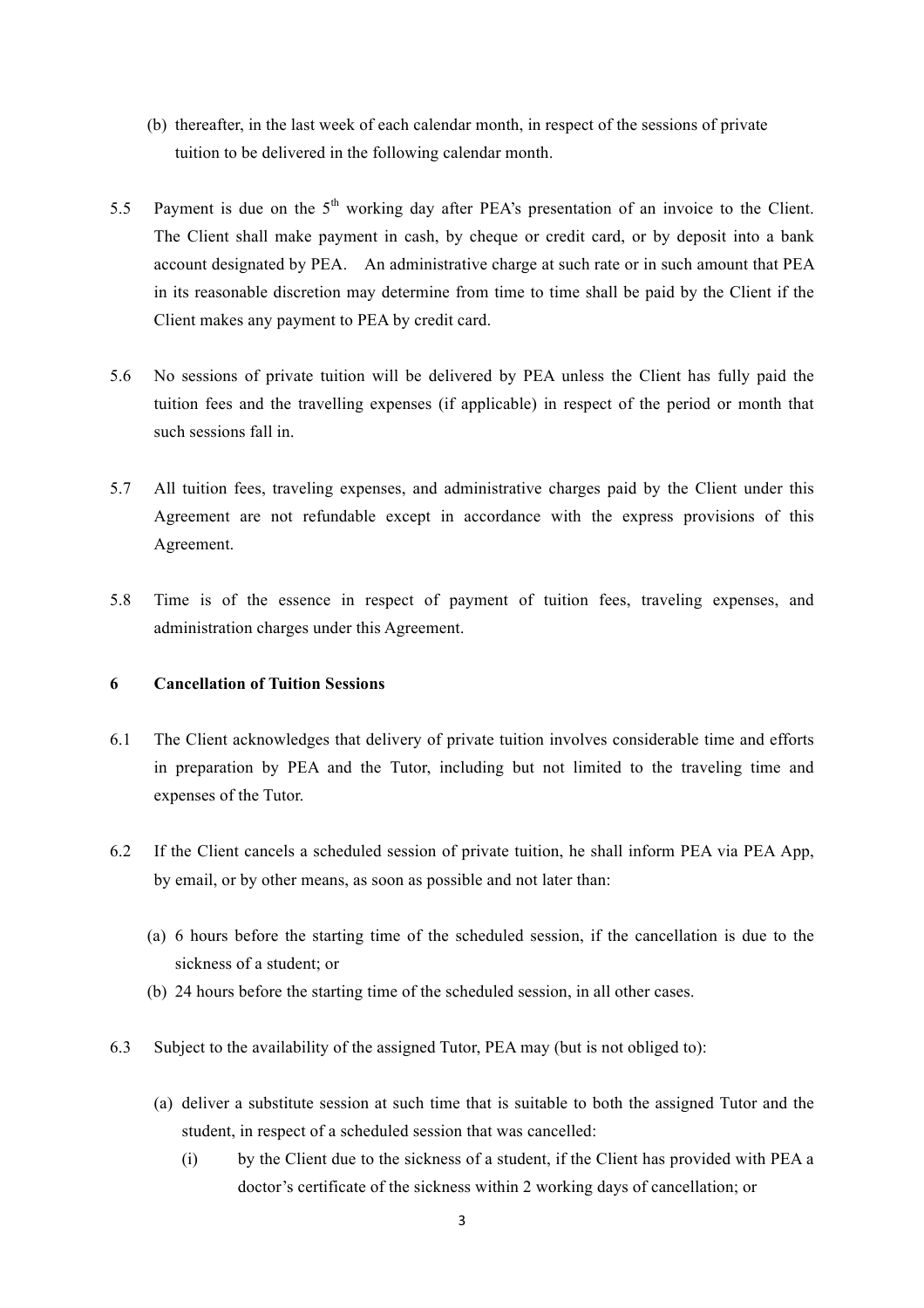- (ii) by PEA due to circumstances beyond the reasonable control of PEA, such as severe weather conditions, breakdown or suspension of the public transportation system, and riot; or
- (b) deliver no more than one substitute session in each calendar month, in respect of any and all sessions scheduled for that month but cancelled by the Client for any reason other than sickness of a student.
- 6.4 If a scheduled session is cancelled by the Tutor or PEA for any reason other than circumstances beyond the reasonable control of PEA, PEA shall arrange delivery of a substitute session by the assigned Tutor, or if the assigned Tutor is not available, another Tutor with similar qualifications.

# **7 Lateness, etc.**

- 7.1 If a student is late for a session of private tuition, the session will end at the scheduled finishing time and there will be no extension of the session for the time lost.
- 7.2 If a Tutor is late for a session, the session will finish beyond the scheduled finishing time to make up for the time lost.
- 7.3 If the Client or a student leaves or terminates a session before the scheduled finishing time, there will not be any extension of the time allocated for other sessions to make up for the time lost.

# **8 Venue for Private Tuition**

- 8.1 Sessions of private tuition will be held at the Client's home or other venue agreed by PEA. It is the Client's responsibility to ensure the venue is available, safe and suitable for conducting any and all sessions of private tuition. PEA may not agree to a venue for private tuition unless PEA has inspected and satisfied with such venue.
- 8.2 The Client or another adult designated by the Client shall be present at the venue of private tuition at all times when a tuition session is conducted. If the Client or the designated adult is not so present, the relevant session will not start or will be terminated. No refund of tuition fees or travelling expenses will be made to the Client in respect of such session.

# **9 Code of Conduct**

9.1 The Client, his designated adult and the student shall treat the assigned Tutor or a substitute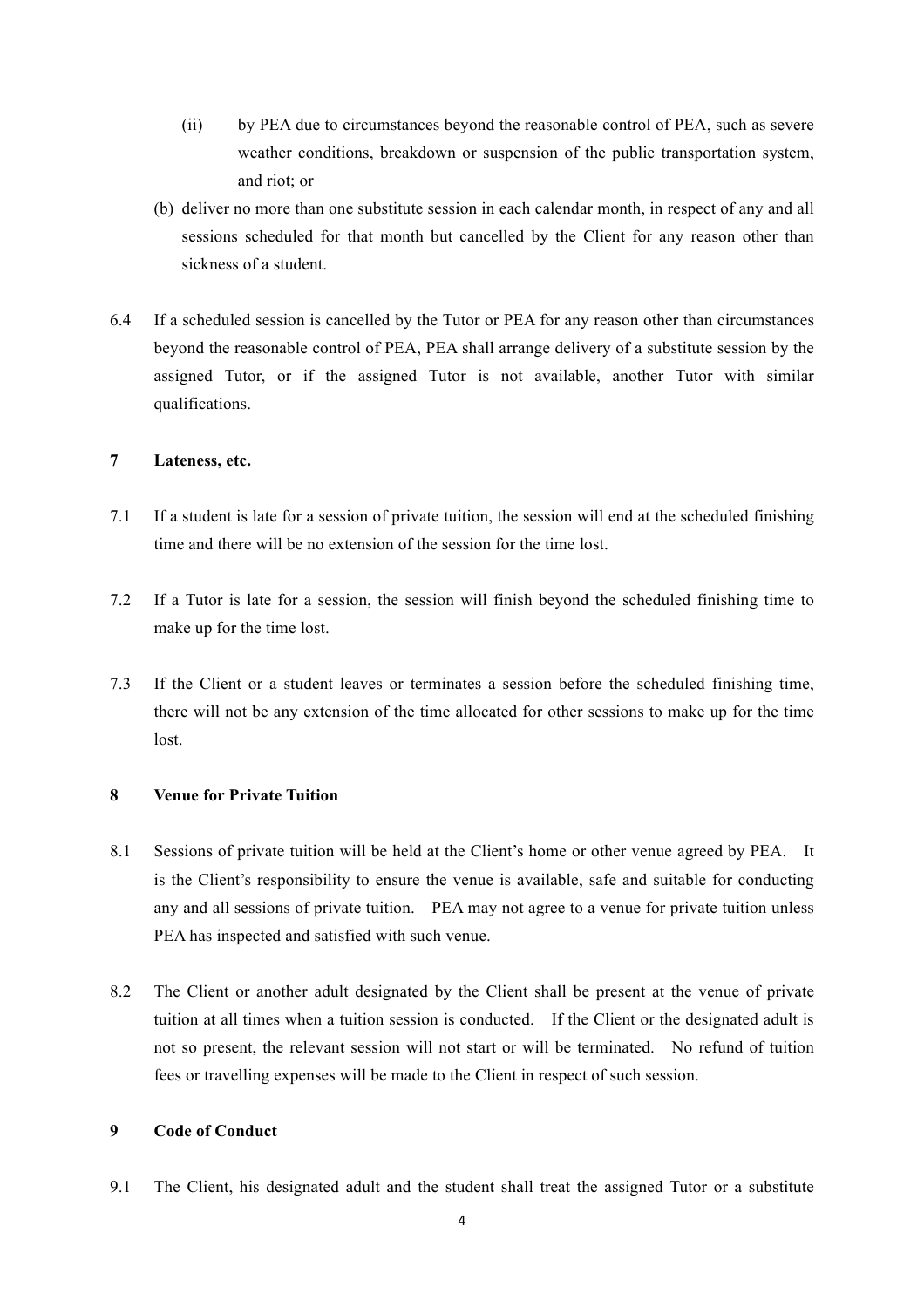Tutor (as the case may be) with respect and honesty, refrain from using inappropriate, disrespectful or aggressive language and/or behavior during, before and after any tuition session.

### **10 Limitation of Liability**

10.1 While PEA and its Tutor will endeavor to improve the student's English proficiency, this cannot be guaranteed. Neither PEA nor its Tutor shall be liable for the academic or examination results of the student.

# **11 Rights to Use Image and Likeness**

11.1 The Client, for himself and in his capacity as the parent or guardian of the student on behalf of the student, grants PEA and its sponsors (if any) the right, in perpetuity, for the purposes of promotion or marketing of the business of PEA or its sponsors, to make, use, and show, at their absolute discretion, any images, likeness, photographs, audio and video recordings of the Client and/or the student, whether or not made at the venue of private tuition, and other reproduction of them.

# **12 Termination**

- 12.1 Either of the parties may terminate this Agreement at any time by serving one month's written notice in advance on the other party.
- 12.2 PEA may terminate this Agreement forthwith by notice in writing upon the occurrence of any of the following events:
	- (a) the Client fails to pay any amount under **Clause 5** when the same is due; or
	- (b) the Client is in material breach of any provision of this Agreement; or
	- (c) the Client is unable to pay its debts when due or bankrupt, or proposes any arrangement or composition with, or any assignment for the benefit of, its credits; or
	- (d) any step is taken to appoint a manager, receiver, trustee or similar officer in respect of any assets of the Client; or
	- (e) a petition is filed with, or an order is made by, a court of competent jurisdiction for the bankruptcy of the Client; or
	- (f) the Client dies or is of mental incapacity.
- 12.3 The termination of this Agreement for whatever cause shall not affect any rights or remedies which may have accrued to the parties up to the termination.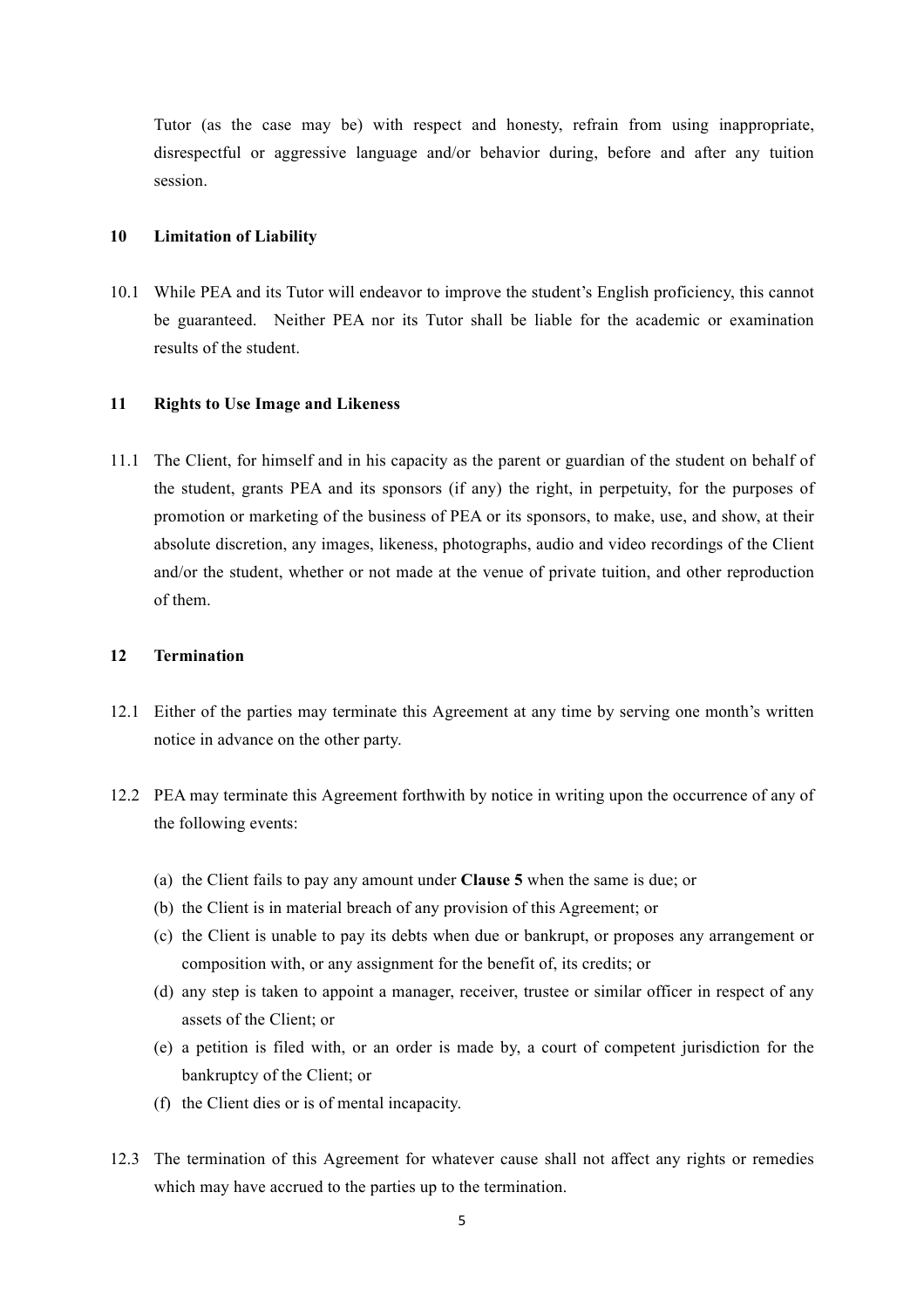#### **13 No Private Dealing with Tutor**

- 13.1 The Client agrees and undertakes, at all times during the term of this Agreement, not to:
	- (a) have any private dealings, agreements or arrangements with a Tutor in respect of provision of services similar to the tutoring services contemplated by this Agreement; or
	- (b) give any money, gifts or benefits of any kind to a Tutor without the prior written consent of PEA; or
	- (c) assist, procure or enable any person to do any activity which if done by the Client himself would have been in contravention of this Clause.

# **14 Data Privacy**

- 14.1 All personal data of the Client and the student provided by the Client to PEA will be kept properly by PEA, and may be used or disclosed by PEA, its directors, officers and employees for any of the following purposes:
	- (a) implementation or enforcement of this Agreement;
	- (b) introduction to the Client of a Tutor, or connecting the Clients with a Tutor for provision of private tuition;
	- (c) promotion or marketing of PEA or its business; and
	- (d) comply with any legal, governmental or regulatory requirements including any disclosure or notification requirements.
- 14.2 The Client acknowledges and consents, for himself and on behalf of the student, that the personal data of the Client and the student may be disclosed to other persons for the purposes mentioned in **Clause 14.1**.
- 14.3 Each of the Client and the student has the right of access and correction with respect of the personal data of the Client and the student as provided for in the Personal Data (Privacy) Ordinance, Chapter 486 of the laws of Hong Kong.

# **15 PEA App**

15.1 PEA App is the electronic platform launched by PEA for use by the Tutors, the Client and other persons on a mobile device for receiving information about PEA and its services and activities, and communication amongst the users and PEA.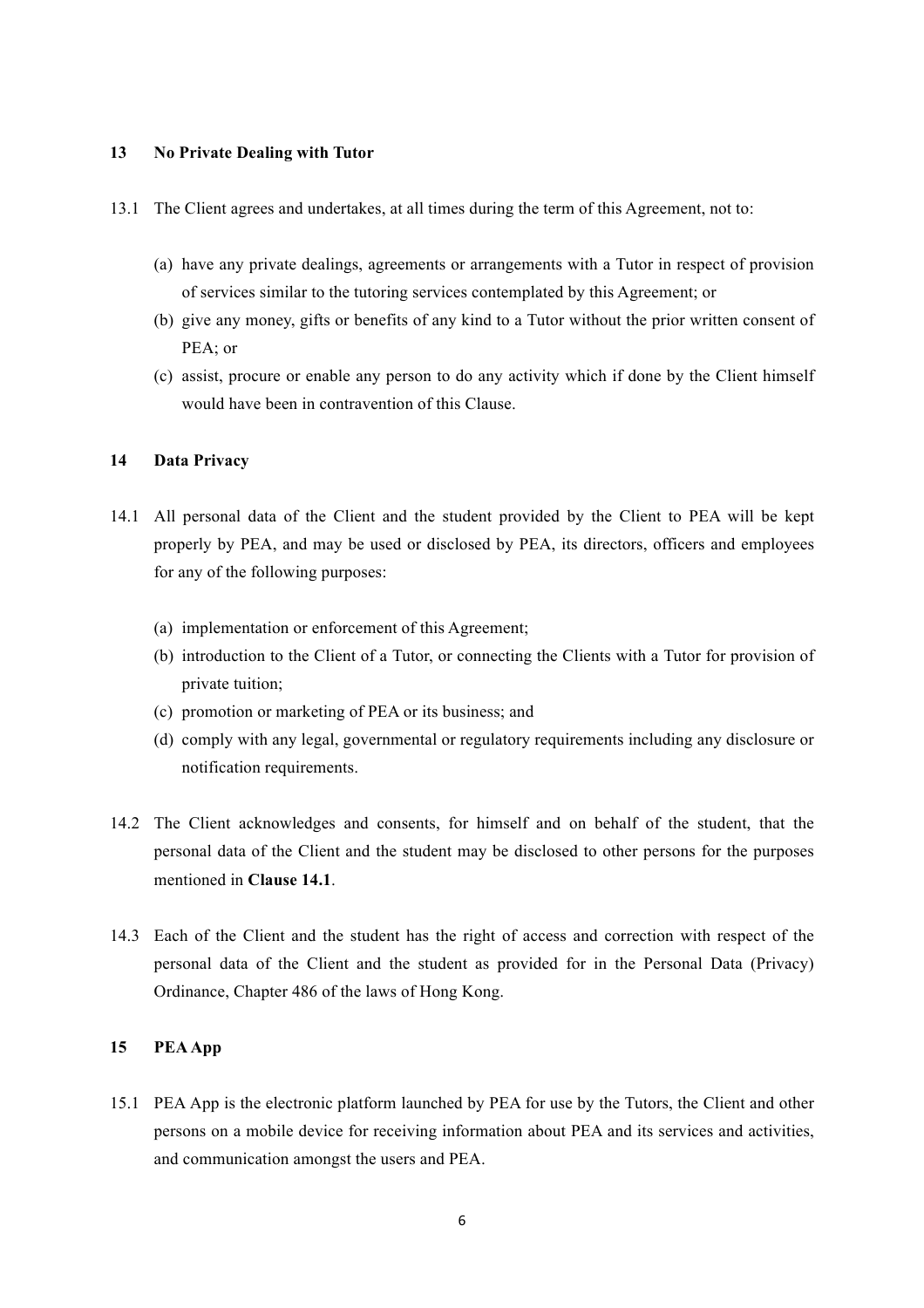- 15.2 To the maximum extent permitted by applicable law, the PEA App is provided to the Client on an "as is" and "as available" basis, and without warranty, condition, term, undertaking or representation of any kind, express or implied, statutory or otherwise relating to the PEA App, including without limitation as to the condition, quality, performance, merchantability or fitness for a particular purpose and non-infringement.
- 15.3 The Client agrees that the use of PEA App is at his own risk. PEA makes no warranty that PEA App or its services will meet the Client's requirements or expectation, or will be uninterrupted, timely, secure, or error free.
- 15.4 Neither PEA nor any of its directors, officers, employees, contractors and agents shall be liable for any direct, indirect, incidental, special, consequential or exemplary damages, resulting from the Client's use or the inability to use PEA App and its services, including but without limitation to loss of opportunity, income or profits.

# **16 Force Majeure**

16.1 Neither party will be liable for any delay in performing or failure to perform its obligations (other than a payment obligation) under this Agreement due to any cause outside its reasonable control. Such delay or failure will not constitute a breach of this Agreement and the times for performance of the affected obligation will be extended by such period as is reasonable.

# 17 **Assignment**

17.1 This Agreement is personal to the parties and neither of the parties may assign or otherwise transfer its rights or obligations under this Agreement without the prior written consent of the other party.

# 18 **Severability**

18.1 If any provisions of this Agreement are found by a court of competent jurisdiction or other competent authority to be invalid, unlawful or unenforceable then such provisions will be severed from the remainder of this Agreement which will continue to be valid and enforceable to the fullest extent permitted by law.

# **19 Waiver**

19.1 No delay or failure by either party to exercise any of its powers, rights or remedies under this Agreement will operate as a waiver of them nor will any single or partial exercise of any such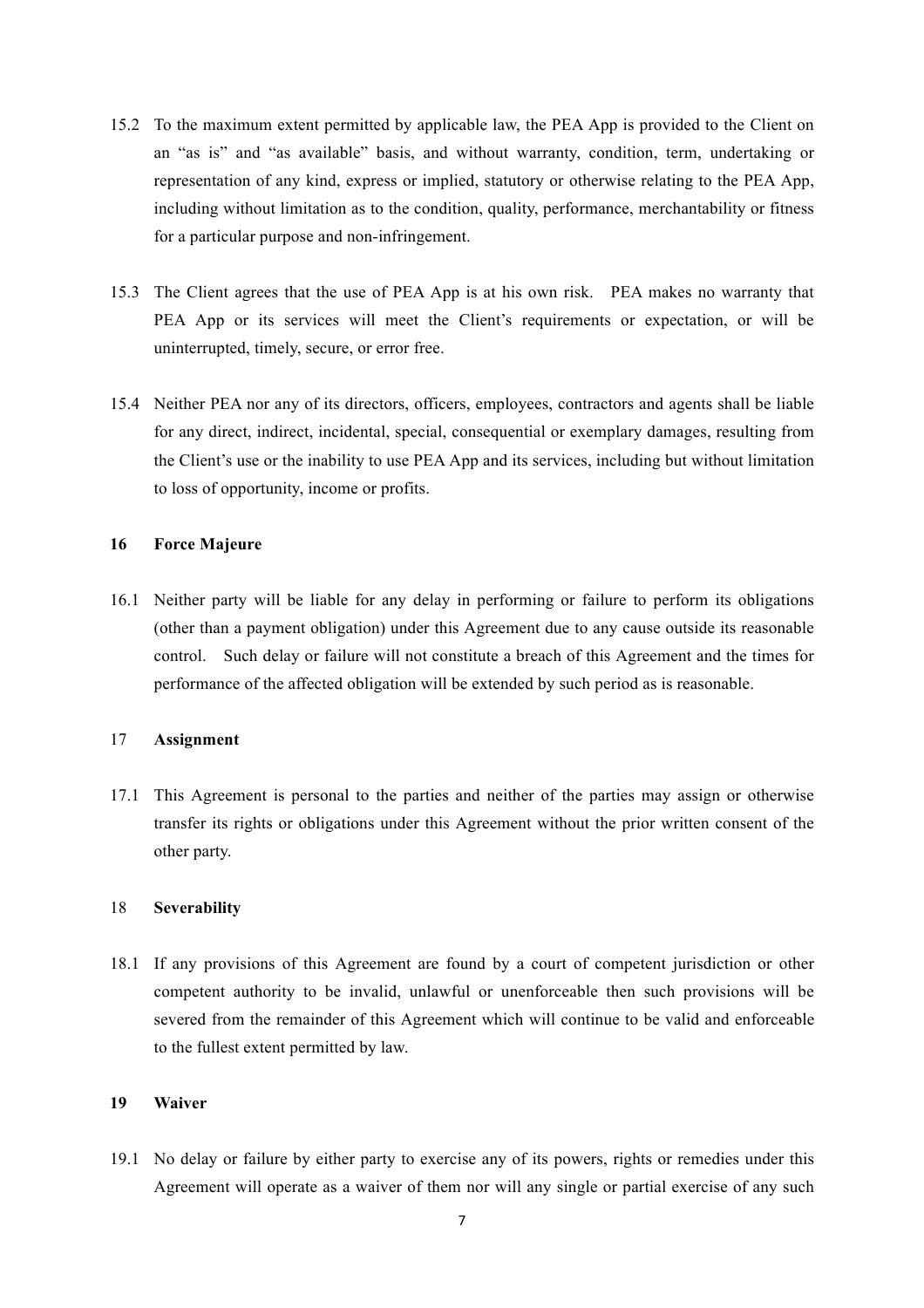powers, rights or remedies preclude any other or further exercise of them. Any waiver to be effective must be in writing. The remedies provided in this Agreement are cumulative and not exclusive of any remedies provided by law.

### **20 Notice**

20.1 Any notice to be given under this Agreement to a party shall be given in writing and delivered by courier or sent by pre-paid post or by facsimile or electronic transmission to the last known address or facsimile number or email address of such party. A notice shall be deemed to have been received by such party upon delivery if delivered by courier, or on the second working day after posting if sent by pre-paid post, or upon dispatch if sent by facsimile or electronic transmission.

# **21 Relationship**

21.1 Nothing in this Agreement shall be deemed to constitute employment or a partnership between the parties or any party the agent of the other party.

### **22 Third Party Rights**

22.1 This Agreement shall be binding upon and inure to the benefit of PEA, the Client and their respective successors and assigns. Save as expressly provided in this Agreement, a person who is not a party to this Agreement may not, under the Contracts (Rights of Third Parties) Ordinance, Cap 623 of the laws of Hong Kong, enforce any provision of, or enjoy any benefit under, this Agreement, nor does the termination or variation of this Agreement require the consent of any person who is not a party to this Agreement.

# **23 Joint and Several Liability**

23.1 If the Client consists of more than one person, the liability of each of such persons under this Agreement is joint and several.

# **24 Governing Law**

24.1 This Agreement shall be governed by the laws of Hong Kong. The parties hereby submit to the non-exclusive jurisdiction of the courts of Hong Kong.

# **25 Chinese Translation**